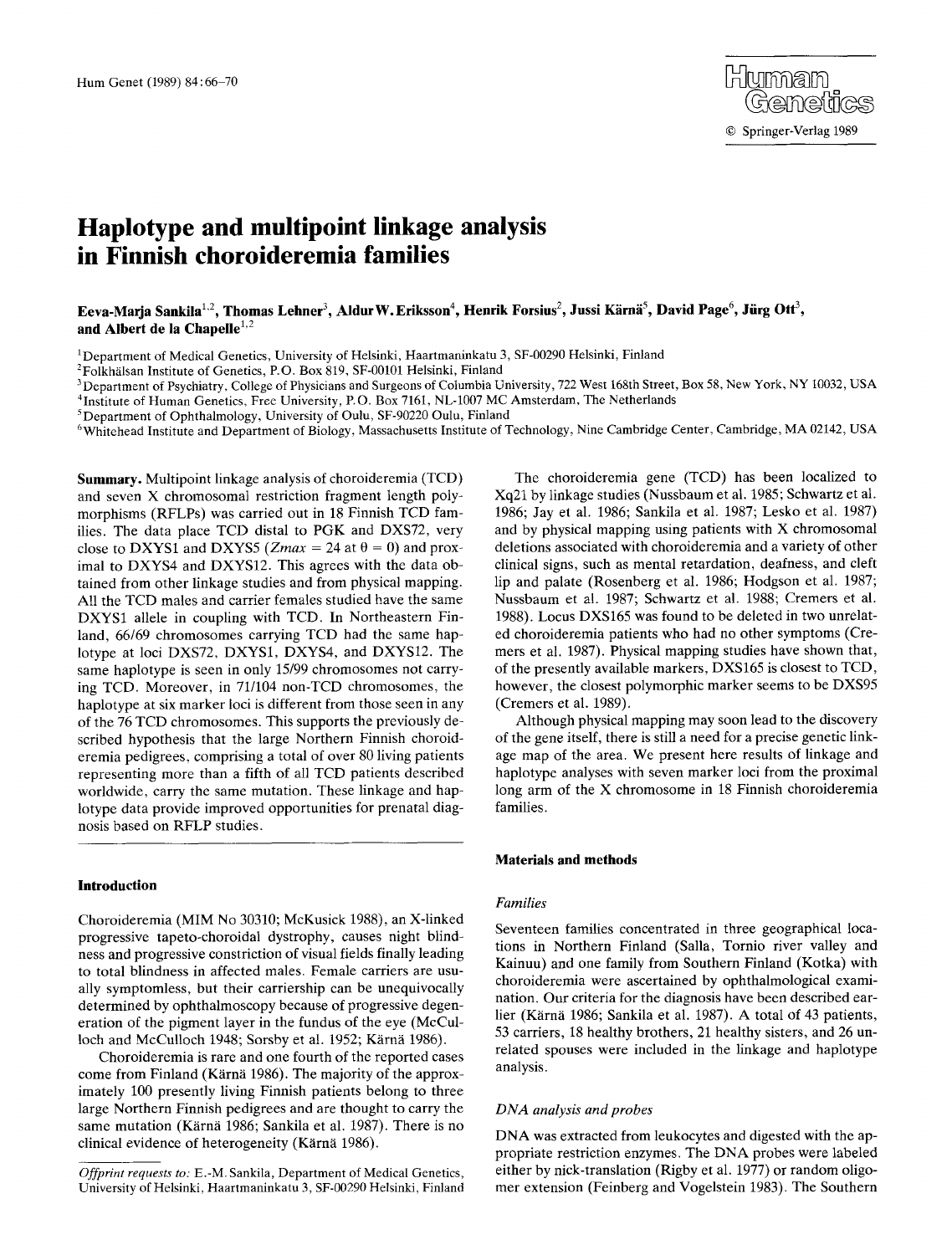**Table** 1. Characteristics of the RFLPs used in this study

| Locus              | Probe    | Enzyme  | Alleles<br>(kb)  | Allele frequencies        |                            | References                                                  |  |
|--------------------|----------|---------|------------------|---------------------------|----------------------------|-------------------------------------------------------------|--|
|                    |          |         |                  | This study <sup>a</sup>   | HGM9 <sup>b</sup>          |                                                             |  |
| PGK                | pSPT-PGK | BglI    | 12<br>9          | $0.61$ $(n = 31)$<br>0.39 | $0.75$ $(n = 80)$<br>0.25  | Singer-Sam et al. (1983)                                    |  |
| DXS72              | pX65H7   | HindIII | 0.7<br>7         | $0.39$ $(n = 33)$<br>0.61 | $0.55(n=44)$<br>0.45       | Schmeckpeper et al. (1985)                                  |  |
| DXYS1              | pDP34    | TaqI    | 12<br>11         | $0.40(n=30)$<br>0.60      | $0.34$ $(n = 100)$<br>0.66 | Page et al. (1982)                                          |  |
| DXYS5              | p31      | TaqI    | 4.8<br>2.8       | $0.45$ $(n = 20)$<br>0.55 | N.A.                       | J. Weissenbach<br>and D. Page, unpublished results          |  |
| DXYS4              | p1       | TaqI    | 7<br>10          | $0.03$ $(n = 30)$<br>0.97 | N.A.                       | Geldwerth et al. (1985)<br>and D. Page, unpublished results |  |
| DXYS <sub>12</sub> | St25     | TaqI    | 2.1<br>1.6       | $0.41(n=30)$<br>0.59      | $0.23$ $(n = 93)$<br>0.77  | Koenig et al. (1985)                                        |  |
| DXS3               | $19-2$   | MspI    | 16<br>4.6        |                           | 0.21<br>0.79               | Aldridge et al. (1984)                                      |  |
|                    |          | TagI    | 2.95, 2.2<br>5.1 |                           | $0.62$ $(n = 98)$<br>0.38  | Menlove et al. (1985)                                       |  |

*a n,* Number of X chromosomes studied

<sup>b</sup> Pearson et al. (1987); N.A., not available

blots and hybridizations were performed according to published methods (Southern 1975; Page et al. 1982). The restriction fragment length polymorphisms (RFLPs) used are listed in Table 1.

# *Linkage analysis*

Two-point linkage analysis was performed using the LINK-AGE program (Lathrop et al. 1984). The allele frequencies in the population under study were calculated from spouses of affected males or carrier females (Table 1). The disease gene frequency was set to  $10^{-3}$ . The disease gene was assumed to be fully penetrant both in affected males and heterozygous female carriers. Multipoint linkage analysis was performed using LINKMAP (Lathrop et al. 1984).

# **Results**

#### *Two-point linkage*

The two-point maximum-likelihood estimates of recombination frequencies between TCD and each of seven marker loci are shown in Table 2. Two marker loci, DXYS1 and DXYS5, showed very close linkage to TCD. The lod scores for the maximum likelihood recombination distance of O centiMor-

**Table** 2. Two-point linkage results between TCD and marker loci

|                       | $\theta_{\text{max}}$<br>0.07 | Lod<br>4.04 | 95% confidence<br>interval |  |  |
|-----------------------|-------------------------------|-------------|----------------------------|--|--|
| TCD vs PGK (pSPT-PGK) |                               |             | $-0.21$<br>0               |  |  |
| TCD vs DSX72 (pX65H7) | 0.05                          | 6.09        | $-0.16$<br>0               |  |  |
| TCD vs DXYS1 (pDP34)  | 0.00                          | 13.63       | $-0.05$<br>0               |  |  |
| TCD vs DXYS5 (p31)    | 0.00                          | 6.88        | $-0.08$<br>0               |  |  |
| TCD vs DXYS4 (p1)     | 0.07                          | 3.62        | $-0.24$<br>0               |  |  |
| TCD vs DXYS12 (St25)  | 0.06                          | 3.14        | $-0.25$<br>0               |  |  |
| TCD vs DXS3 $(p19-2)$ | 0.05                          | 8.90        | $0.01 - 0.15$              |  |  |

gans were 13.63 for DXYS1 and 6.88 for DXYS5. The other marker loci used, PGK, DXS72, DXYS4, DXYS12, and DXS3, were found to reside within 5 to 7 centiMorgans from TCD with lod scores varying from 3.14 to 8.90.

# *Multipoint linkage*

For the multipoint analysis, a fixed map of marker loci with the following order was used: PGK-DXS72-(DXYS1,DXYS5)- (DXYS4,DXYS12)-DXS3 (Davies et al. 1987; D.Page, unpublished). The following estimates of the genetic distances between the markers were used: PGK-DXYS1  $\theta = 0.05$ (Kwan et al. 1988), DXYS1-DXYS12  $\theta = 0.02$  (Arveiler et al. 1987), DXYS1-DXS3  $\theta = 0.044$  (Drayna and White 1985). DXYS12-DXS3 was estimated as  $\theta = 0.02$ , and PGK-DXS72



Fig.1. Results of LINKMAP analysis when TCD is moved along the fixed map PGK-DXS72-(DXYS1,DXYS5)-(DXYS4,DXYS12)-DXS3. The confidence interval for the location of TCD is between DXS72 and (DXYS4,DXYS12). *Zmax* is 24.00 at (DXYS1,DXYS5). The map distances from PGK in Morgans are indicated on the *abscissa* and the lod score values on the *ordinate*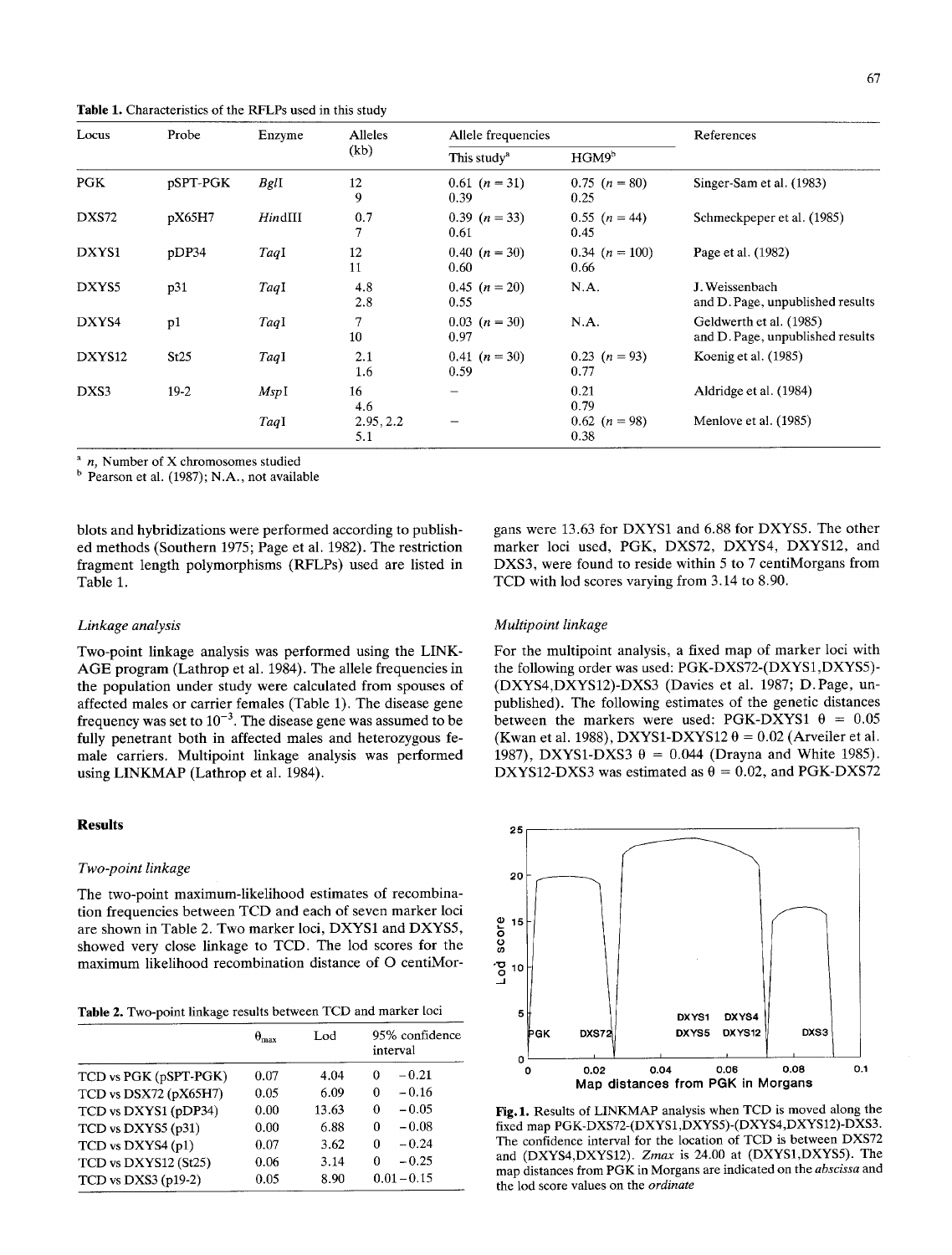Table 3. Distribution of 29 different haplotypes observed in the phase-known X chromosomes of 43 patients, 33 carriers, 18 healthy brothers and 17 healthy sisters, and 26 unrelated spouses belonging to four different pedigrees. The complete haplotype of both X chromosomes could not be determined in all females. The alleles are marked as follows: PGK, Aa; DXS72, Bb; DXYS1, Dd; DXYS5, Ee; DXYS4, Ff; DXYS12, Gg. The capital letter refers to the larger fragment size, and the small letter to the smaller fragment size. The haplotype shared by the majority of the Salla patients and all Kainuu patients is underlined. \*, The X chromosomal allele of DXYS5 could not be distinguished from the Y chromosomal allele

| Pedigree            | Haplotype               | Haplotype in coupling with TCD<br>(no. of X chromosomes) |          | Haplotype in repulsion with TCD<br>(no. of X chromosomes) |                    |          |                |
|---------------------|-------------------------|----------------------------------------------------------|----------|-----------------------------------------------------------|--------------------|----------|----------------|
|                     |                         | Patients                                                 | Carriers | Healthy<br>brothers                                       | Healthy<br>sisters | Carriers | <b>Spouses</b> |
| Salla               | $A-B-d-E-f-g$           | 27                                                       | 31       | $\overline{c}$                                            |                    |          |                |
|                     | $A - B - d - -f - g$    |                                                          |          |                                                           |                    |          |                |
|                     | $a-b-d-E-f-g$           |                                                          |          |                                                           |                    |          |                |
|                     | $A-b-d-E-f-g$           |                                                          |          |                                                           | 2                  | h        |                |
|                     | $A-B-d-E-F-g$           |                                                          |          |                                                           |                    |          |                |
|                     | $a - B - d - E - f - g$ |                                                          |          |                                                           |                    |          |                |
|                     | Other $(25)$            |                                                          |          | 10                                                        | 21                 | 20       | 26             |
| Kainuu              | $a - B - d - E - f - g$ |                                                          |          |                                                           |                    |          |                |
|                     | $a - B - d - -f - g$    |                                                          |          |                                                           |                    |          |                |
|                     | $A-B-d-E-f-g$           |                                                          |          |                                                           |                    |          |                |
|                     | $A-B-d-E-F-g$           |                                                          |          |                                                           |                    |          |                |
|                     | $A-B-d-*-F-g$           |                                                          |          |                                                           |                    |          |                |
| Tornio river valley | $A-b-d-e-f-g$           | $\overline{c}$                                           | 2        |                                                           |                    |          |                |
|                     | $A-B-D-E-f-g$           |                                                          |          |                                                           |                    |          |                |
|                     | $A-B-d-e-f-g$           |                                                          |          |                                                           |                    | 2        |                |
| Kotka               | $A-B-d-e-f-g$           | $\overline{2}$                                           |          |                                                           |                    |          |                |
|                     | $A-B-d-e-f-G$           |                                                          |          |                                                           |                    |          |                |
|                     | $A-B-D-E-f-g$           |                                                          |          |                                                           |                    |          |                |
| Total               |                         | 43                                                       | 33       | 18                                                        | 27                 | 32       | 27             |

as well as DXS72-DXYS1 were estimated to be  $\theta = 0.025$ judging from the above map distances and order. For the purposes of these calculations, DXYS1-DXYS5, and DXYS4- DXYS12 were estimated as  $\theta = 0$  based on physical proximity (D. Page, unpublished results).

In the LINKMAP analysis, the position of the TCD gene was moved along the fixed genetic map described above. Figure 1 shows that TCD lies very close to (DXYS1, DXYS5)  $(Zmax = 24$  at  $\theta = 0)$  but its exact location in relation to the marker loci cannot be determined; the confidence interval is between DXS72 and (DXYS4, DXYS12).

# *Haplotype analysis*

The haplotype analysis was performed at six loci flanking the TCD gene: PGK, DXS72, DXYS1, DXYS5, DXYS4, and DXYS12. There were a total of 180 completely or nearly completely typed chromosomes (the allele at DXYS5 could not be typed) of which 76 carried the TCD mutation and 104 did not. Among these chromosomes, 29 different haplotypes were observed (Table 3). All 43 patients and 33 phase-known carriers studied had the same haplotype for TCD and DXYS1 (TCD/ pDP34, 11kb). The majority of Salla patients (31/34), all phase-known Salla carriers (31131) and all Kainuu patients (4/4) had the same haplotype at DXS72, DXYS1, DXYS5, DXYS4, and DXYS12 in coupling with TCD. Four Salla patients and three Kainuu patients could not be scored for DXYS5. Assuming that these patients have the same haplotype for the entire region, then 66/69 Salla and Kainuu haplotypes in coupling with TCD are identical. Salla and Kainuu

are in Northeastern Finland. The haplotypes of the patients and phase-known carriers from the Tornio river valley and of two patients from Kotka differed from the Salla-Kainuu haplotype regarding DXS72 and DXYS5 in the Tornio river valley, and DXYS5 in Kotka. A different haplotype in the third Kotka patient was the result of a crossover between TCD and DXYS12. The Tornio river is in Northwestern Finland whereas Kotka is in the South of the country.

The haplotypes in repulsion with TCD differed markedly from the haplotypes in coupling with TCD; 71/104 chromosomes not carrying TCD had haplotypes different from any of the 76 chromosomes carrying TCD.

# **Discussion**

The finding of several patients with large overlapping X-chromosomal deletions of different sizes associated with choroideremia has facilitated the physical mapping of choroideremia in relation to various DNA markers (Rosenberg et al. 1986; Hodgson et al. 1987; Nussbaum et al. 1987; Schwartz et al. 1988; Cremers et al. 1988, 1989). These patients had various clinical abnormalities in addition to choroideremia; hence the deletion of other functionally important genes is likely. In contrast, two unrelated choroideremia patients carrying an interstitial deletion comprising DXS165 reported by Cremers et al. (1987) had no other abnormal phenotypic features. This suggests that the deletions in the latter patients are small. The closest physically mapped polymorphic marker near TCD known at present is DXS95 (Cremers et al. 1989), but it has a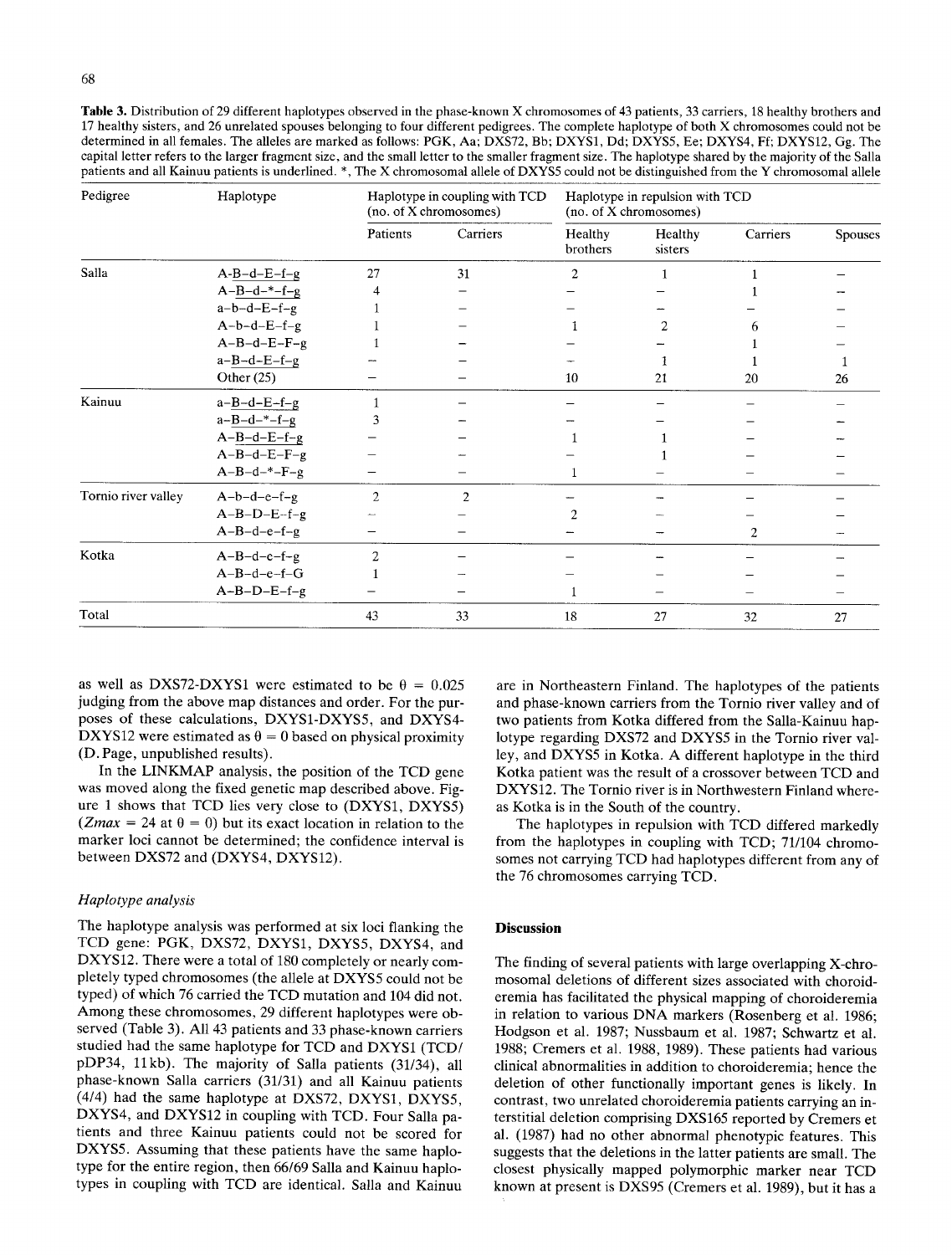relatively poor polymorphism information content (0.18) (Davatelis et al. 1985).

In this paper, we present linkage data that place TCD very close to DXYS1 and DXYS5. Indeed, the absence of recombination between TCD and these two markers prevented us from determining the order and orientation of these three loci with respect to each other by LINKMAP analysis. However, by physical mapping methods, TCD has been placed between DXS72 and DXYS1 (Cremers et al. 1989). Our results are compatible with this finding.

Genealogical studies reported previously have provided tentative evidence that all known choroideremia families in Northern Finland (Salla, Kainuu, and Tornio river valley pedigrees) descend from one founder couple born around 1640 (Forsius et al. 1980; Kärnä 1986; Sankila et al. 1987). Considering the close linkage of TCD to DXYS1 and the apparent worldwide rarity of new mutations leading to choroideremia, it is unlikely to be a coincidence that TCD is in coupling with the same allele of DXYS1 in all Finnish TCD patients so far studied (Table 3). Instead, it reinforces the idea that TCD and DXYS1 are very closely linked, and suggests that all Northern Finnish choroideremia patients carry the same mutation. Once it becomes possible directly to characterize TCD and its mutations, it should be possible to determine the number of mutations accounting for the disease worldwide. If the strength of linkage disequilibrium is inversely proportional to the distance between loci, then the absence of clear-cut allelic association between TCD and DXYS5 predicts that DXYS5 is further away from TCD than DXYS1 (Table 3). We note that, unlike the results of our previous study (Sankila et al. 1987), we now have found one recombination between TCD and DXYS12. Based on physical mapping results, the order is indeed cen-TCD-DXYS1-DXYS5-DXYS12 (Cremers et al. 1989). Given this order of loci, the absence of total linkage disequilibrium between TCD and DXYS5, or TCD and DXYS12, is not surprising.

We now present extensive haplotype data that support the hypothesis that a single TCD mutation was recently introduced into Northeastern Finland. Considering the chromosomal region within which TCD is located, and which comprises the loci DXS72, DXYS1, DXYS5, DXYS4, and DXYS12, 66 out of 69 haplotypes in coupling with TCD from Salla and Kainuu are identical (Table 3). (In 7 of the 35 patients, the allele at DXYS5 could not be determined with certainty because of the presence of a similarly sized fragment emanating from the Y chromosome). Haplotype differences in the remaining 3 patients from Salla resulted from a crossover proximal of DXYS1 in two patients, and distal of DXYS5 in one patient. Interestingly, in the Tornio river valley, which is in Northwestern Finland but only some 300 km from Salla and Kainuu, the haplotype differed from that dominant in Salla and Kainuu with respect to two loci, namely DXS72 and DXYS5. It should therefore be considered whether the Tornio river valley TCD patients might be genealogically distant from, in spite of being geographically relatively close to, Salla and Kainuu. The three patients from Kotka (in distant Southern Finland) also have haplotypes that differ from that prevalent in Salla and Kainuu. As expected, this suggests genealogical distance. However, as mentioned above, all patients and phase-known carriers share the TCD-DXYS1 haplotype; this is compatible with a single choroideremia mutation.

The significance of these haplotype data in showing TCD to be recently introduced by one or only very few founders is reinforced by the findings in non-TCD chromosomes. The common TCD haplotype for four marker loci was found in only 17 out of 104 non-TCD chromosomes. Moreover, 71 out of 104 such chromosomes had haplotypes not seen in any of the 76 chromosomes carrying the TCD mutation.

Many Finnish families with choroideremia have indicated an interest in prenatal diagnosis of male fetuses provided the accuracy of the determination is high. As long as the mutation itself cannot be identified in all families, the importance of segregation analysis is evident. Using flanking markers, the accuracy of diagnosis is now close to 100% and most women are heterozygous for at least one closely linked marker on each side of TCD. Moreover, in Northeastern Finland, haplotype analysis can be used as an adjunct to segregation analysis.

*Acknowledgements.* We thank Dr. J. Weissenbach for probes pl and p31 and L. Brown for her help in characterizing the polymorphisms detected by pl and p31. We thank Dr. J. Singer-Sam for probe pSPT-PGK, Dr. B. J. Schmeckpeper for probe pX65H7, Dr. J.-L. Mandel for probe St25, and Dr. G. Bruns for probe 19-2. This investigation was supported by grants from the Sigrid Juselius Foundation, the Academy of Finland, the Paulo Foundation, and the National Institutes of Health.

#### **References**

- Aldridge J, Kunkel L, Bruns G, Tantravahi U, Lalande M, Brewster T, Moreau E, Wilson M, Bromley W, Roderick T, Latt SA (1984) A strategy to reveal high-frequency RFLPs along the human X chromosome. Am J Hum Genet 36 : 546-564
- Arveiler B, Oberlé I, Mandel J-L (1987) Genetic mapping of nine DNA markers in the qll-q22 region of the human X chromosome. Genomics 1 : 60-66
- Cremers FPM, Brunsmann F, Pol TJR van de, Pawlowitzki IH, Paulsen K, Wieringa B, Ropers H-H (1987) Deletion of the DXS165 locus in patients with classical choroideremia. Clin Genet 32: 421- 423
- Cremers FPM, Pol TJR van de, Wieringa B, Hofker MH, Pearson PL, Pfeiffer RA, Mikkelsen M, Tabor A, Ropers H-H (1988) Molecular analysis of male-viable deletions and duplications allows ordering of 52 DNA probes on proximal Xq. Am J Hum Genet 43 : 452-461
- Cremers FPM, Pol DJR van de, Diergaarde PJ, Wieringa B, Nussbaum RL, Schwartz M, Ropers H-H (1989) Physical fine mapping of the choroideremia locus using Xq21 deletions associated with complex syndromes. Genomics 4: 41-46
- Davatelis G, Siniscalco M, Szabo P (1985) Toward a more complete linkage map of the human X chromosome. Cytogenet Cell Genet 40:611
- Davies KE, Mandel J-L, Weissenbach J, Fellous M (1987) Report of the committee on the genetic constitution of the X and Y chromosomes. (9th International Workshop on Human Gene Mapping) Cytogenet Cell Genet 46 : 278-315
- Drayna D, White R (1985) The genetic linkage map of the human X chromosome. Science 230 : 753-758
- Feinberg AP, Vogelstein B (1983) A technique for radiolabeling DNA restriction endonuclease fragments to high specific activity. Anal Biochem 132:6-13
- Forsius H, Eriksson AW, Kärnä J (1980) Choroideremia. In: Eriksson AW, Forsius H, Nevanlinna HR, Workman PL, Norio RJ (eds) Population structure and genetic disorders. Academic Press, London New York, pp 605-609
- Geldwerth D, Bishop C, Guellaen G, Koenig M, Vergnaud G, Mandel J-L, Weissenbach J (1985) Extensive DNA sequence homologies between the human Y and the long arm of the X chromosome. EMBO J 4:1739-1743
- Hodgson SV, Robertson ME, Fear CN, Goodship J, Malcolm S, Jay B, Bobrow M, Pembrey ME (1987) Prenatal diagnosis of X-linked